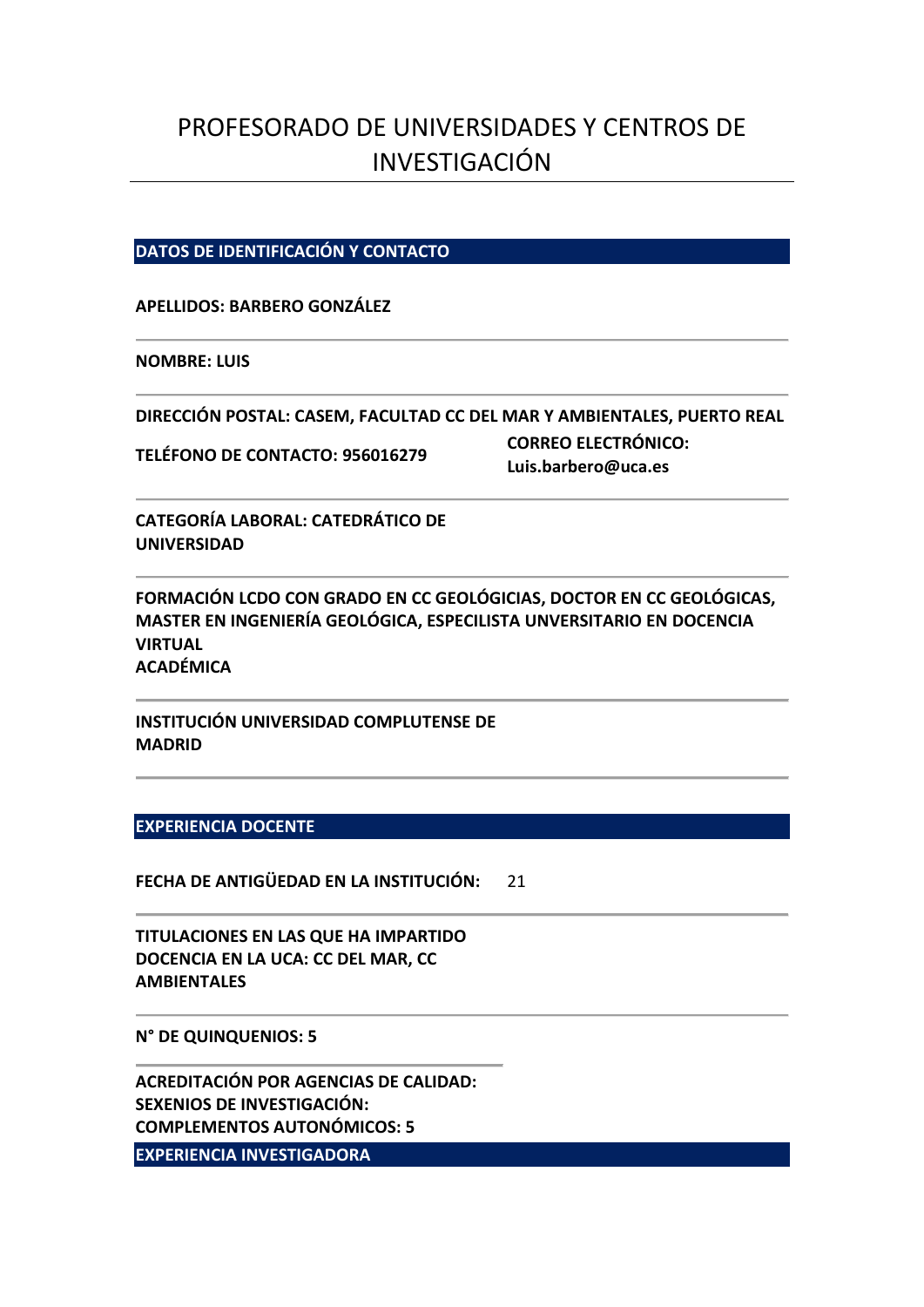## **LÍNEAS DE INVESTIGACIÓN: RADIOACTIVIDAD AMBIENTAL, DRONES EN INVESTIGACIÓN**

**RESULTADOS RELEVANTES: (Proyectos de investigación, publicaciones, aportaciones en congresos, etc.)**

**N° DE SEXENIOS:**

**ORCID** <http://orcid.org/0000-0002-3513-2025>

**INFORMACIÓN ADICIONAL**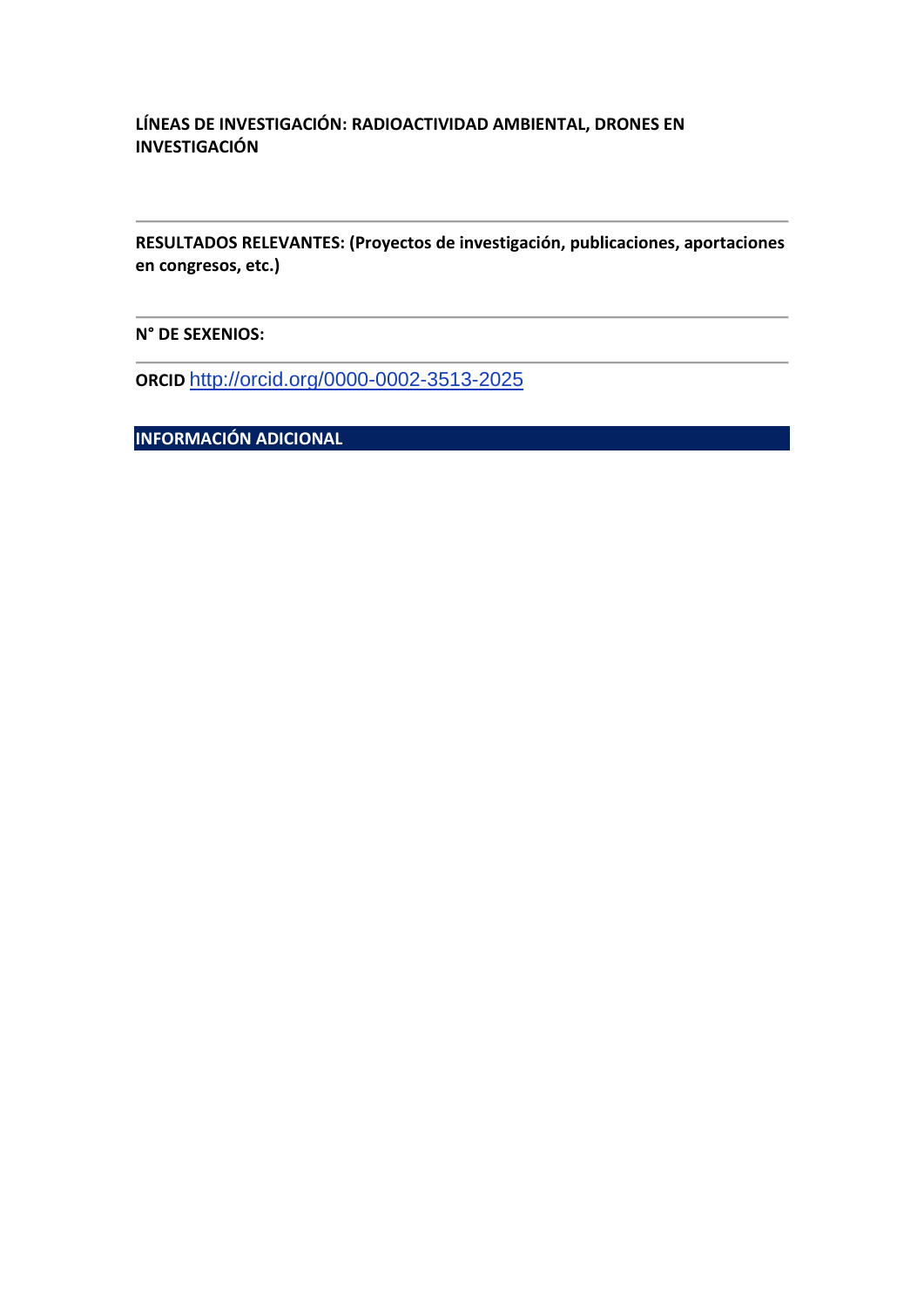## PROFESORADO DE EMPRESAS Y ADMINISTRACIONES

#### **DATOS DE IDENTIFICACIÓN Y CONTACTO**

| <b>APELLIDOS:</b>                      |                            |  |
|----------------------------------------|----------------------------|--|
| <b>NOMBRE:</b>                         |                            |  |
| <b>DIRECCIÓN POSTAL:</b>               |                            |  |
| <b>TELÉFONO DE CONTACTO:</b>           | <b>CORREO ELECTRÓNICO:</b> |  |
| <b>CATEGORÍA LABORAL:</b>              |                            |  |
| <b>FORMACIÓN</b>                       |                            |  |
| ACADÉMICA                              |                            |  |
| <b>CENTRO DE TRABAJO</b>               |                            |  |
|                                        |                            |  |
| <b>EXPERIENCIA DOCENTE</b>             |                            |  |
| FECHA DE ANTIGÜEDAD EN LA INSTITUCIÓN: |                            |  |
| TITULACIONES EN LAS OUE HA INADADTIDO  |                            |  |

**TITULACIONES EN LAS QUE HA IMPARTIDO DOCENCIA EN LA UCA:** 

## **EXPERIENCIA LABORAL**

**CAMPO DE ESPECIALIZACIÓN:**

## **AÑOS DE EXPERIENCIA:**

**OTROS MÉRITOS:**

**EXPERIENCIA INVESTIGADORA**